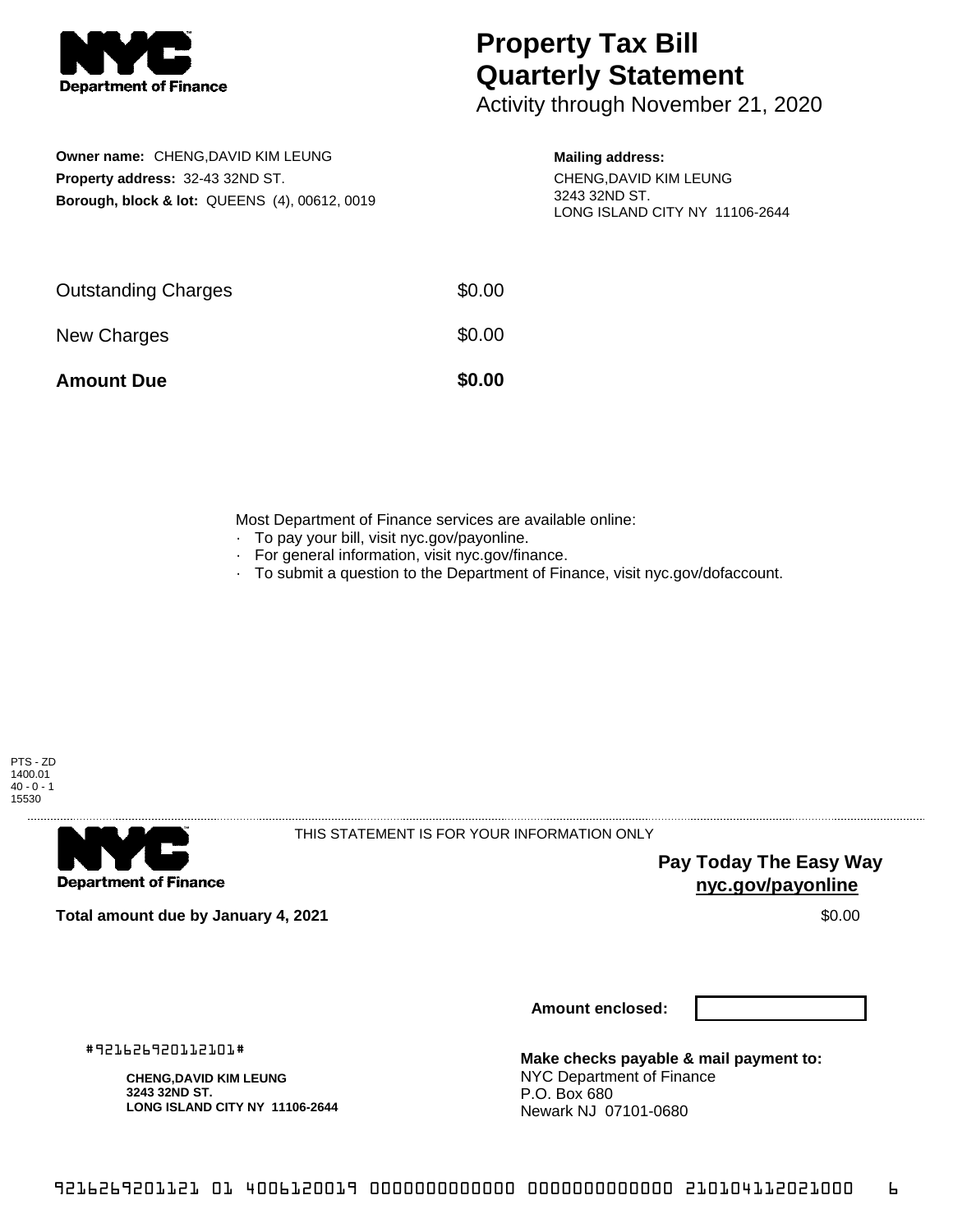

| <b>Previous Charges</b>                                             |                      | Amount<br>\$0.00 |                                |
|---------------------------------------------------------------------|----------------------|------------------|--------------------------------|
| Total previous charges including interest and payments              |                      |                  |                                |
| <b>Current Charges</b>                                              | <b>Activity Date</b> | <b>Due Date</b>  | <b>Amount</b>                  |
| Finance-Property Tax<br><b>Adopted Tax Rate</b><br>Payment Adjusted | 01/01/2021           | 01/01/2021       | \$0.00<br>$$-31.78$<br>\$31.78 |
| <b>Total current charges</b>                                        |                      |                  | \$0.00                         |
| <b>Tax Year Charges Remaining</b>                                   | <b>Activity Date</b> | Due Date         | Amount                         |
| Finance-Property Tax<br><b>Adopted Tax Rate</b>                     |                      | 04/01/2021       | \$0.00<br>$$-31.78$            |
| <b>Early Payment Discount</b><br>Payment Adjusted                   | 01/01/2021           | 04/01/2021       | \$0.32<br>\$31.46              |
| Total tax year charges remaining                                    |                      |                  | \$0.00                         |
| <b>Overpayments/Credits</b>                                         | <b>Activity Date</b> | <b>Due Date</b>  | <b>Amount</b>                  |
| <b>Credit Balance</b>                                               |                      | 07/01/2020       | $$-63.24$                      |
| Total overpayments/credits remaining on account                     |                      |                  | \$63.24                        |

You must apply for a refund or a transfer of credits resulting from overpayments within six years of the date of **the overpayment or credit. Please note that overpayments and credits are automatically applied to unpaid taxes.**

## **Home banking payment instructions:**

- 1. **Log** into your bank or online bill pay website.
- 2. **Add** the new payee: NYC DOF Property Tax. Enter your account number, which is your boro, block and lot, as it appears here: 4-00612-0019 . You may also need to enter the address for the Department of Finance. The address is P.O. Box 680, Newark NJ 07101-0680.
- 3. **Schedule** your online payment using your checking or savings account.

## **Did Your Mailing Address Change?** If so, please visit us at **nyc.gov/changemailingaddress** or call **311.**

When you provide a check as payment, you authorize us either to use information from your check to make a one-time electronic fund transfer from your account or to process the payment as a check transaction.